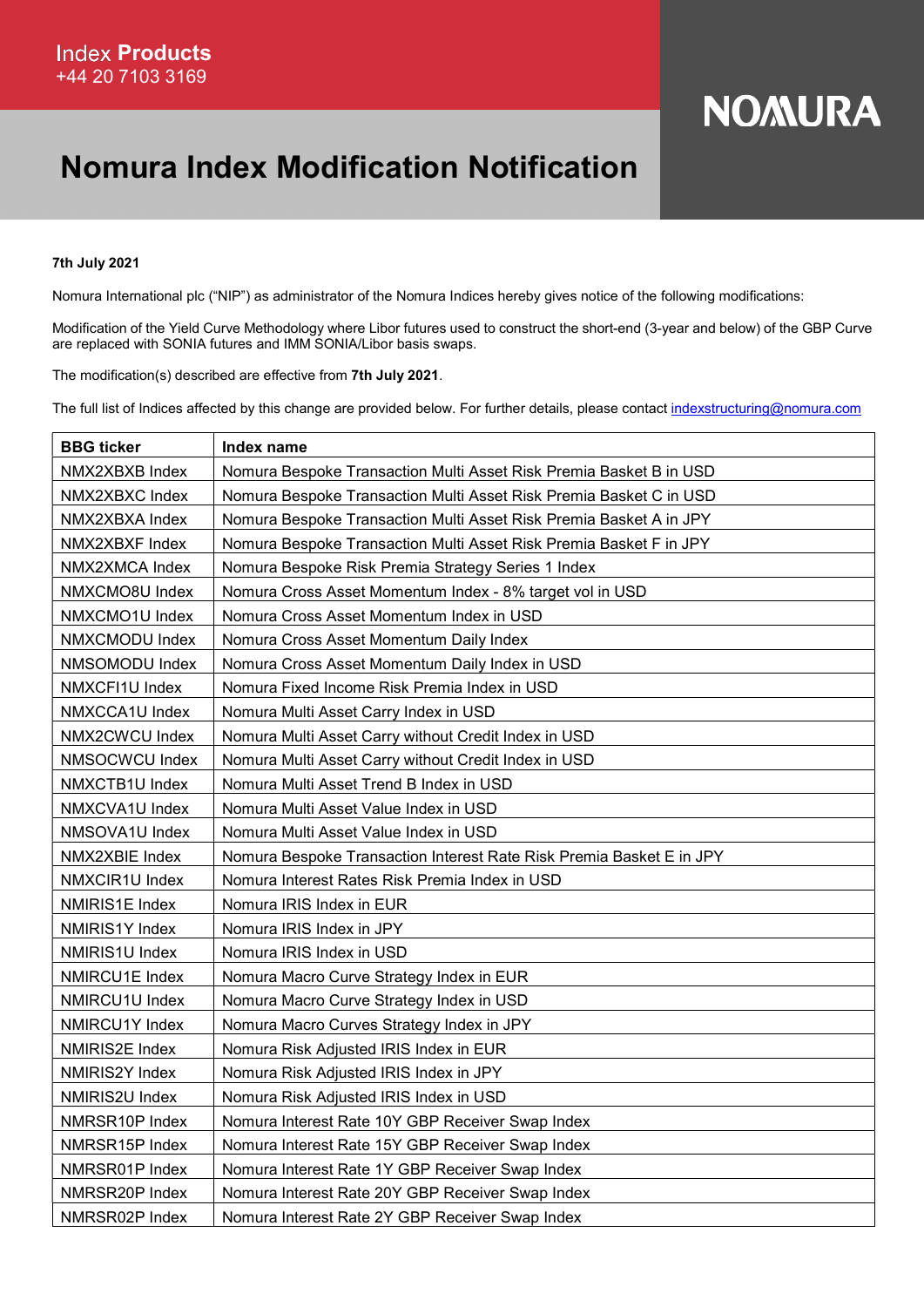| NMRSR30P Index | Nomura Interest Rate 30Y GBP Receiver Swap Index                                 |
|----------------|----------------------------------------------------------------------------------|
| NMRSR03P Index | Nomura Interest Rate 3Y GBP Receiver Swap Index                                  |
| NMRSR04P Index | Nomura Interest Rate 4Y GBP Receiver Swap Index                                  |
| NMRSR05P Index | Nomura Interest Rate 5Y GBP Receiver Swap Index                                  |
| NMRSR07P Index | Nomura Interest Rate 7Y GBP Receiver Swap Index                                  |
| NMRSCA0U Index | Nomura Interest Rate Swaps Absolute Carry Index - 10% target vol in USD          |
| NMRSCAIU Index | Nomura Interest Rate Swaps Absolute Carry Index - 1x in USD                      |
| NMRSCA3U Index | Nomura Interest Rate Swaps Absolute Carry Index - 3% target vol in USD           |
| NMRSCAVU Index | Nomura Interest Rate Swaps Absolute Carry Index - 5x in USD                      |
| NMRSCA9U Index | Nomura Interest Rate Swaps Absolute Carry Index - 9% target vol in USD           |
| NMRSCM3U Index | Nomura Interest Rate Swaps Cross Sectional Momentum Index - 3% target vol in USD |
| NMRSMG0P Index | Nomura Interest Rate Swaps GBP Momentum+ Index - 10% target vol in GBP           |
| NMRSMG3P Index | Nomura Interest Rate Swaps GBP Momentum+ Index - 3% target vol in GBP            |
| NMRSMGVP Index | Nomura Interest Rate Swaps GBP Momentum+ Index - Duration 5 in GBP               |
| NMRSMV3E Index | Nomura Interest Rate Swaps Momentum & Value Index - 3% target vol EUR            |
| NMRSMV3U Index | Nomura Interest Rate Swaps Momentum & Value Index - 3% target vol USD            |
| NMRSMV9E Index | Nomura Interest Rate Swaps Momentum & Value Index - 9% target vol EUR            |
| NMRSMV9U Index | Nomura Interest Rate Swaps Momentum & Value Index - 9% target vol USD            |
| NMRSMB0U Index | Nomura Interest Rate Swaps Momentum B Index - 10% target vol in USD              |
| NMRSMB3U Index | Nomura Interest Rate Swaps Momentum B Index - 3% target vol in USD               |
| NMRSMB9U Index | Nomura Interest Rate Swaps Momentum B Index - 9% target vol in USD               |
| NMRSMBIU Index | Nomura Interest Rate Swaps Momentum B Index - Duration 1 in USD                  |
| NMRSMBVU Index | Nomura Interest Rate Swaps Momentum B Index - Duration 5 in USD                  |
| NMRSMO0U Index | Nomura Interest Rate Swaps Momentum Index - 10% target vol in USD                |
| NMRSMO3U Index | Nomura Interest Rate Swaps Momentum Index - 3% target vol in USD                 |
| NMRSMOIU Index | Nomura Interest Rate Swaps Momentum Index - Duration 1 in USD                    |
| NMRSMOVU Index | Nomura Interest Rate Swaps Momentum Index - Duration 5 in USD                    |
| NMRSMO3Y Index | Nomura Interest Rate Swaps Momentum Index with 3% target volatility in JPY       |
| NMRSMP3U Index | Nomura Interest Rate Swaps Momentum+ Index - 3% target vol in USD                |
| NMRSMP9U Index | Nomura Interest Rate Swaps Momentum+ Index - 9% target vol in USD                |
| NMRSMPVU Index | Nomura Interest Rate Swaps Momentum+ Index - Duration 5 in USD                   |
| NMRSCO3U Index | Nomura Interest Rate Swaps Outright Carry Index - 3% target vol in USD           |
| NMRSCOIU Index | Nomura Interest Rate Swaps Outright Carry Index - Duration 1 in USD              |
| NMRSCOVU Index | Nomura Interest Rate Swaps Outright Carry Index - Duration 5 in USD              |
| NMRSVW3U Index | Nomura Interest Rate Swaps Value Daily G3 Index - 3% target vol in USD           |
| NMRSVW9U Index | Nomura Interest Rate Swaps Value Daily G3 Index - 9% target vol in USD           |
| NMRSVD0U Index | Nomura Interest Rate Swaps Value Daily Index - 10% target vol in USD             |
| NMRSVDIU Index | Nomura Interest Rate Swaps Value Daily Index - 1x in USD                         |
| NMRSVD3Y Index | Nomura Interest Rate Swaps Value Daily Index - 3% target vol in JPY              |
| NMRSVD3U Index | Nomura Interest Rate Swaps Value Daily Index - 3% target vol in USD              |
| NMRSVDVU Index | Nomura Interest Rate Swaps Value Daily Index - 5x in USD                         |
| NMRSVD9U Index | Nomura Interest Rate Swaps Value Daily Index - 9% target vol in USD              |
| NMRSVA0U Index | Nomura Interest Rate Swaps Value Index - 10% target vol in USD                   |
| NMRSVA3U Index | Nomura Interest Rate Swaps Value Index - 3% target vol in USD                    |
| NMRSVA9E Index | Nomura Interest Rate Swaps Value Index - 9% target vol in EUR                    |
| NMRSVA9U Index | Nomura Interest Rate Swaps Value Index - 9% target vol in USD                    |
| NMRSVAIU Index | Nomura Interest Rate Swaps Value Index - Duration 1 in USD                       |
| NMRSVAVU Index | Nomura Interest Rate Swaps Value Index - Duration 5 in USD                       |
| NMRMPX0 Index  | Nomura Interest Rate 10Y GBP Receiver Swap Series 1-0 Index                      |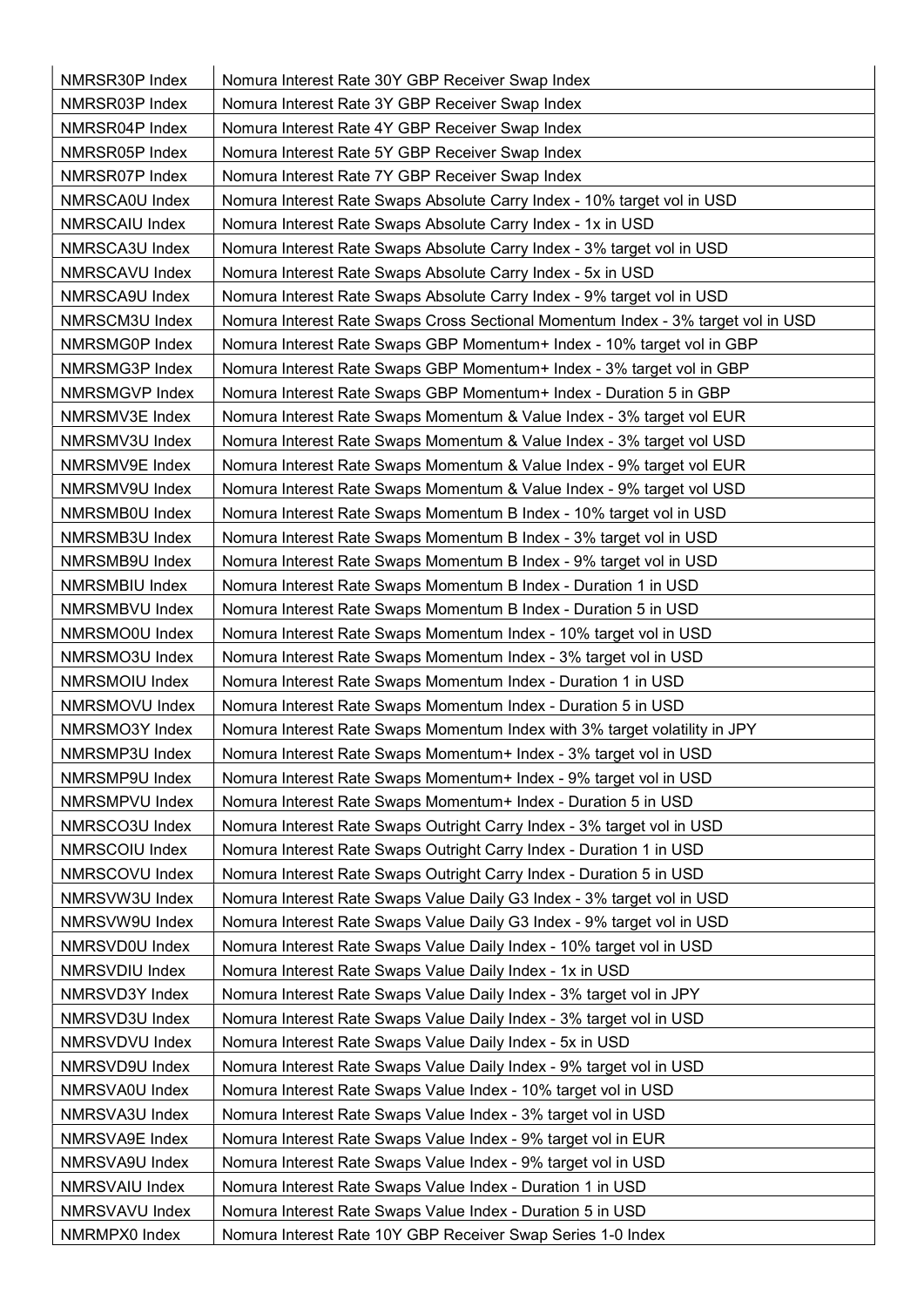| NMRMPX0U Index        | Nomura Interest Rate 10Y GBP Receiver Swap Series 1-0 Index in USD               |
|-----------------------|----------------------------------------------------------------------------------|
| NMRMPXA Index         | Nomura Interest Rate 10Y GBP Receiver Swap Series 2-0 Index                      |
| NMRMPXAU Index        | Nomura Interest Rate 10Y GBP Receiver Swap Series 2-0 Index in USD               |
| NMRMP10 Index         | Nomura Interest Rate 1Y GBP Receiver Swap Series 1-0 Index                       |
| NMRMP10U Index        | Nomura Interest Rate 1Y GBP Receiver Swap Series 1-0 Index in USD                |
| NMRMP1A Index         | Nomura Interest Rate 1Y GBP Receiver Swap Series 2-0 Index                       |
| NMRMP1AU Index        | Nomura Interest Rate 1Y GBP Receiver Swap Series 2-0 Index in USD                |
| NMRMPY0 Index         | Nomura Interest Rate 20Y GBP Receiver Swap Series 1-0 Index                      |
| NMRMPY0U Index        | Nomura Interest Rate 20Y GBP Receiver Swap Series 1-0 Index in USD               |
| NMRMPYA Index         | Nomura Interest Rate 20Y GBP Receiver Swap Series 2-0 Index                      |
| <b>NMRMPYAU Index</b> | Nomura Interest Rate 20Y GBP Receiver Swap Series 2-0 Index in USD               |
| NMRMP20 Index         | Nomura Interest Rate 2Y GBP Receiver Swap Series 1-0 Index                       |
| NMRMP20U Index        | Nomura Interest Rate 2Y GBP Receiver Swap Series 1-0 Index in USD                |
| NMRMP2A Index         | Nomura Interest Rate 2Y GBP Receiver Swap Series 2-0 Index                       |
| NMRMP2AU Index        | Nomura Interest Rate 2Y GBP Receiver Swap Series 2-0 Index in USD                |
| NMRMPZ0 Index         | Nomura Interest Rate 30Y GBP Receiver Swap Series 1-0 Index                      |
| NMRMPZ0U Index        | Nomura Interest Rate 30Y GBP Receiver Swap Series 1-0 Index in USD               |
| NMRMPZA Index         | Nomura Interest Rate 30Y GBP Receiver Swap Series 2-0 Index                      |
| NMRMPZAU Index        | Nomura Interest Rate 30Y GBP Receiver Swap Series 2-0 Index in USD               |
| NMRMP50 Index         | Nomura Interest Rate 5Y GBP Receiver Swap Series 1-0 Index                       |
| NMRMP50U Index        | Nomura Interest Rate 5Y GBP Receiver Swap Series 1-0 Index in USD                |
| NMRMP5A Index         | Nomura Interest Rate 5Y GBP Receiver Swap Series 2-0 Index                       |
| NMRMP5AU Index        | Nomura Interest Rate 5Y GBP Receiver Swap Series 2-0 Index in USD                |
| NMRMT11V Index        | Nomura Interest Rate Swaps G11 Trend Index - Duration 5 in USD                   |
| NMRMT110 Index        | Nomura Interest Rate Swaps G11 Trend Index - 10% Target Vol in USD               |
| NMRMT1EV Index        | Nomura Interest Rate Swaps G11 Equal Weight Trend Index - Duration 5 in USD      |
| NMRMT7V Index         | Nomura Interest Rate Swaps G7 Trend Index - Duration 5 in USD                    |
| NMRMTPV Index         | Nomura Interest Rate Swaps GBP Trend Index - Duration 5 in USD                   |
| NMRMTP1V Index        | Nomura Interest Rate Swaps 1Y GBP Trend Index - Duration 5 in USD                |
| NMRMTP2V Index        | Nomura Interest Rate Swaps 2Y GBP Trend Index - Duration 5 in USD                |
| NMRMTP5V Index        | Nomura Interest Rate Swaps 5Y GBP Trend Index - Duration 5 in USD                |
| NMRMTPXV Index        | Nomura Interest Rate Swaps 10Y GBP Trend Index - Duration 5 in USD               |
| NMRMV11V Index        | Nomura Interest Rate Swaps G11 Value Index - Duration 5 in USD                   |
| NMRMV113 Index        | Nomura Interest Rate Swaps G11 Value Index - 3% Target Vol in USD                |
| NMRMV110 Index        | Nomura Interest Rate Swaps G11 Value Index - 10% Target Vol in USD               |
| NMRMC11V Index        | Nomura Interest Rate Swaps G11 Absolute Carry Index - Duration 5 in USD          |
| NMRMC113 Index        | Nomura Interest Rate Swaps G11 Absolute Carry Index - 3% Target Vol in USD       |
| NMRMC110 Index        | Nomura Interest Rate Swaps G11 Absolute Carry Index - 10% Target Vol in USD      |
| NMRMCL1V Index        | Nomura Interest Rate Swaps G11 Absolute Carry Long Only Index - Duration 5 in US |
| NMRMM11V Index        | Nomura Interest Rate Swaps G11 Cross Sectional Momentum Index-Duration 5 in USD  |
| NMRMM113 Index        | Nomura Interest Rate Swaps G11 Cross Sectional Momentum Index- 3% Target Vol USD |
| NMRSMP8Y Index        | Nomura Interest Rate Swaps Momentum+ Index - 8% target vol in JPY                |